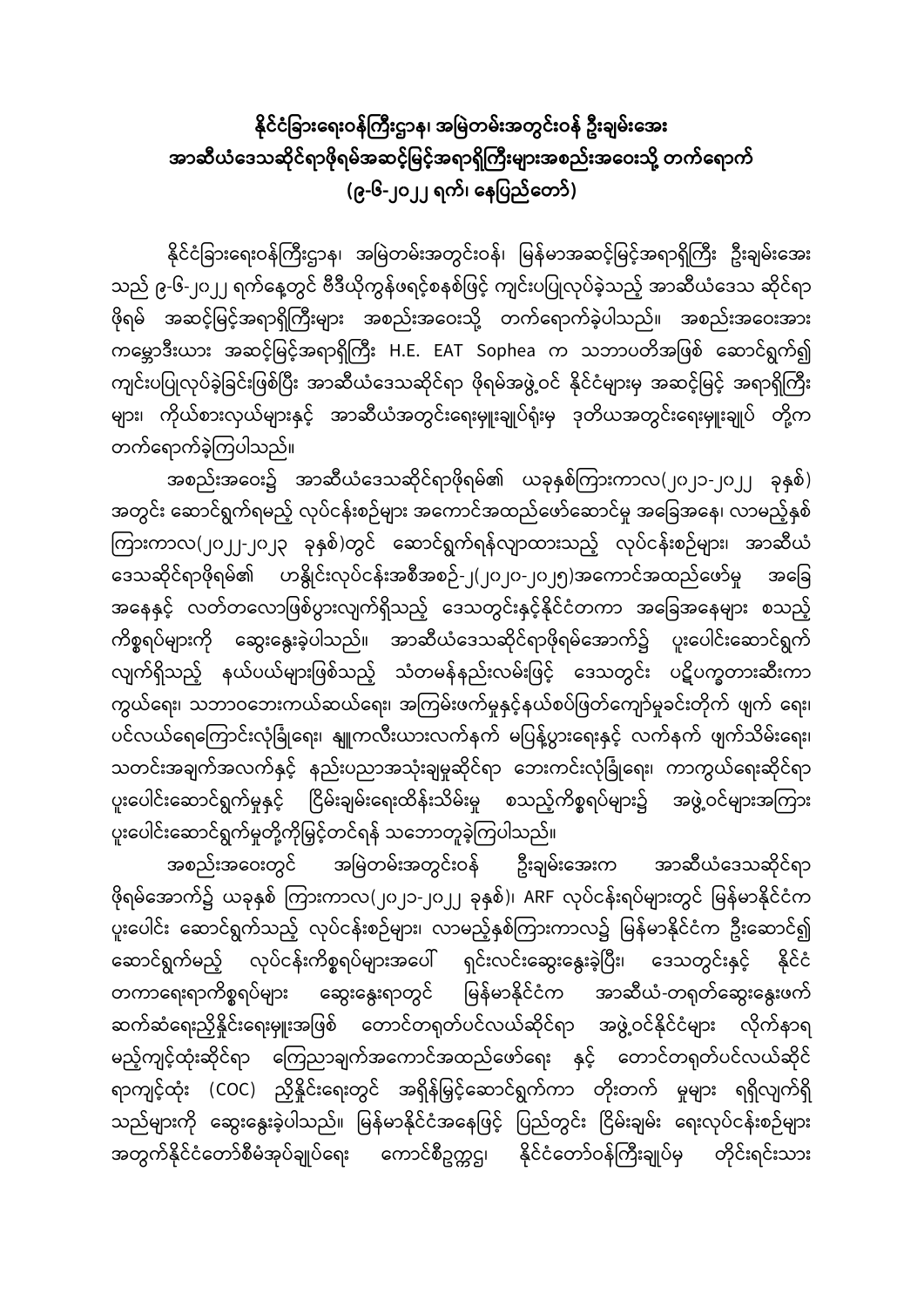လက်နက််ကိုင်အဖွဲ့အစည်းများ အသီးသီးနှင့် ဆွေးနွေးမှုများပြုလုပ်လျက်ရှိခြင်း၊ ယခုနှစ်ကို ငြိမ်းချမ်းရေးနှစ်အဖြစ် သတ်မှတ်ကာ အပစ်အခတ်ရပ်စဲမှုများကို ၂၀၂၂ခုနှစ်ကုန် အထိ သတ်မှတ်ထားခြင်းနှင့် ပြည်တွင်း အကြမ်းဖက်မှုလုပ်ရပ်များ ရပ်ဆိုင်းရန် ကြိုးပမ်း လျက်ရှိခြင်း၊ AHA centre မှတစ်ဆင့် လူသားချင်းစာနာထောက်ထားမှု အကူအညီများဖြန့်ဝေနိုင်ရေး အတွက် လိုအပ်ချက်ဆန်းစစ်ရေးလုပ်ငန်းများကို အဆင်ပြေချောမွေ့စေရန် ကူညီပံ့ပိုး ပေးခြင်း တို့အပြင် -<br>အာဆီယံတူညီဆန္ဒ (၅)ချက် အကောင်အထည်ဖော်မှုရာတွင် မြန်မာနိုင်ငံက အာဆီယံအထူး ကိုယ်စားလှယ်၊ အာဆီယံအဖွဲ့့ဝင်နိုင်ငံများနှင့်အတူ ဆက်လက် ပူးပေါင်းဆောင်ရွက်မှုများကို ရေားနွေးခဲ့ပါသည်။ မြန်မာနိုင်ငံ အတွင်း နိုင်ငံရေးဖြစ်ပေါ်တိုးတက်မှုများအပေါ် နိုင်ငံအချို့က မျှတမှုမရှိသည့် ဝေဖန်ပြောကြားမှုများနှင့်ပတ်သက်၍ ပြန်လည်ရှင်းလင်း ပြောကြားခဲ့ပြီး လက်မခံနိုင်သည့်ကိစ္စရပ်များကို ပြန်လည်ထောက်ပြ တုန့်ပြန်ပြောကြား ခဲ့ပါ သည်။ ထို့အပြင် အေအာရပ်အက်ဖ်အဖွဲ့ ဝင်များအနေဖြင့် အဖွဲ့ ဝင်နိုင်ငံအားလုံး၏ အချုပ် အခြာ အာဏာကို လေးစားလိုက်နာကြရန်၊ ပြည်တွင်းရေးမစွတ်ဖက်ရန်နှင့် အဖွဲ့ဝင်နိုင်ငံများ အကြား အပြည့်အဝ တန်းတူရည်တူပါဝင်သည့်မူများကို အခြေခံပြီး ပူးပေါင်းဆောင်ရွက်ရန် တိုက်တွန်း ရြာကြားခဲ့ကြောင်း သိရှိရပါသည်။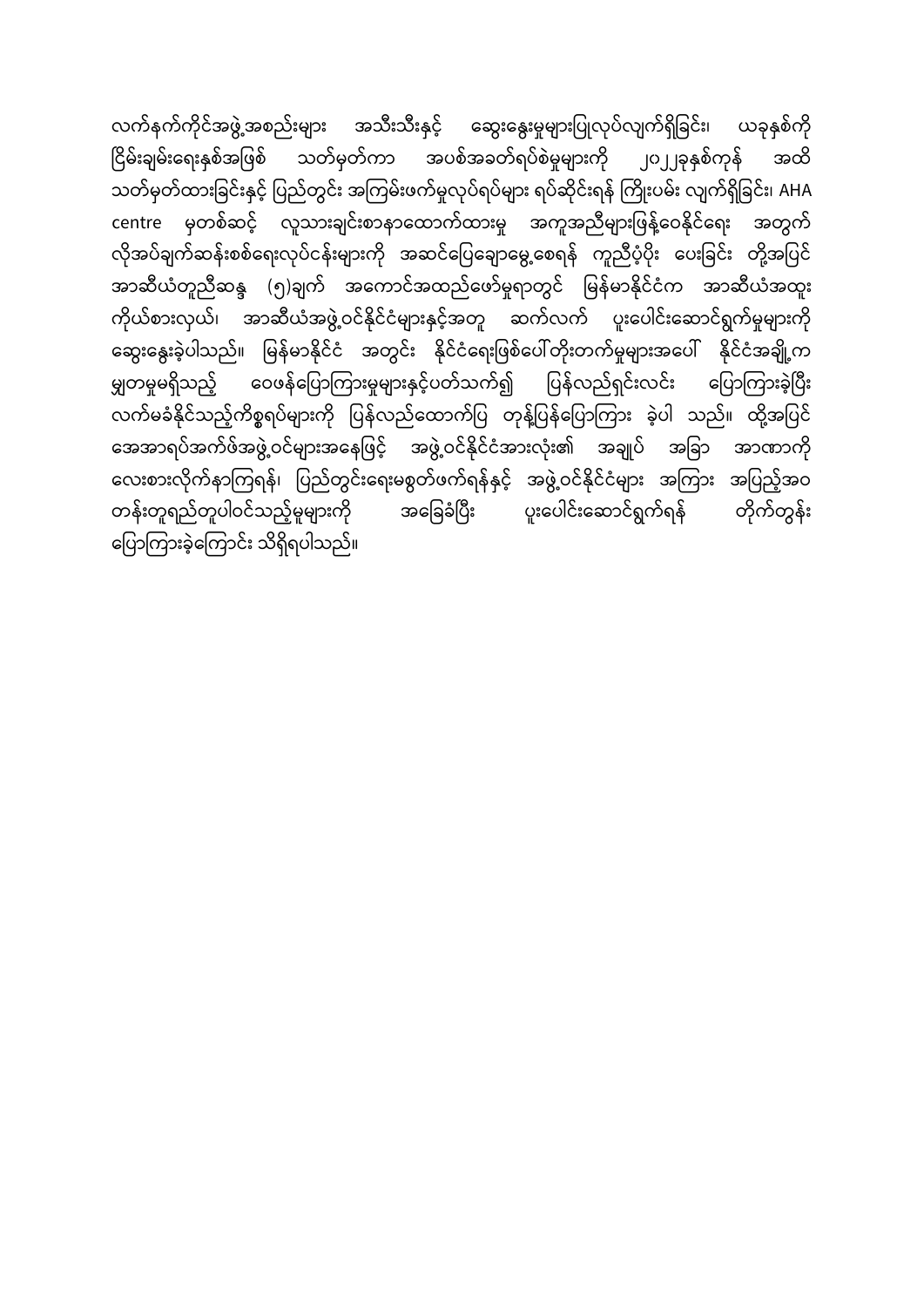## **U Chan Aye, Permanent Secretary of the Ministry of Foreign Affairs attends the ASEAN Regional Forum Senior Officials' Meeting (ARFSOM) (9-6-2022, Nay Pyi Taw)**

U Chan Aye, Permanent Secretary of the Ministry of Foreign Affairs and ASEAN-Myanmar SOM Leader attended the ASEAN Regional Forum Senior Officials' Meeting (ARFSOM) held via videoconference on 9 June 2022. The meeting was chaired by H.E. Eat Sophea, Secretary of State and Cambodia SOM Leader and attended by Senior Officials and representatives from ARF Member States and the Deputy Secretary-General of ASEAN Secretariat.

The Meeting discussed on the matters pertaining to the progress of the implementation of the ARF activities for (2021-2022) the current Inter-Sessional Year, proposed list of track 1 activities for the next Inter-Sessional Year (2022-2023), update on the Implementation of the Hanoi Plan of Action II (2020-2025) and exchange of views on the current regional and international issues. The Meeting then agreed to further strengthen the cooperation in the areas under ARF pertaining to Preventive Diplomacy, Disaster Relief, Counter-Terrorism and Transnational Crime, Maritime Security, Non-Proliferation and Disarmament, Security of and in the Use of Information and Communications Technologies, Defence and Peacekeeping Operations.

During the meeting, U Chan Aye, Permanent Secretary informed the ARF activities which Myanmar co-chaired in the Inter-Sessional Year 2021-2022 as well as in the upcoming 2022-2023 ARF Inter- Sessional Year. On the regional and International issues, he informed the progress made in the implementation of the Declaration on the Code of Conduct in the South China Sea and progress of the second reading of the SDNT of the Code of Conduct in the capacity of the country coordinator of the ASEAN-China Dialogue Relations. He also informed Myanmar's efforts in the Peace Process such as the discussion with the respective Ethics Armed Organizations led by the Chairman of the State Administration Council and Prime Minister, marking this year 2022 as the Peace Year, extending the unilateral ceasefire until the end of this year, and ending the violence in Myanmar. He discussed Myanmar's facilitation to AHA center's works on Humanitarian Assistance to Myanmar and its works on the Joint needs Assessment, and also Myanmar continues its cooperation with the special envoy of the current ASEAN Chair and the ASEAN Member States to implement the ASEAN five-point consensus. He